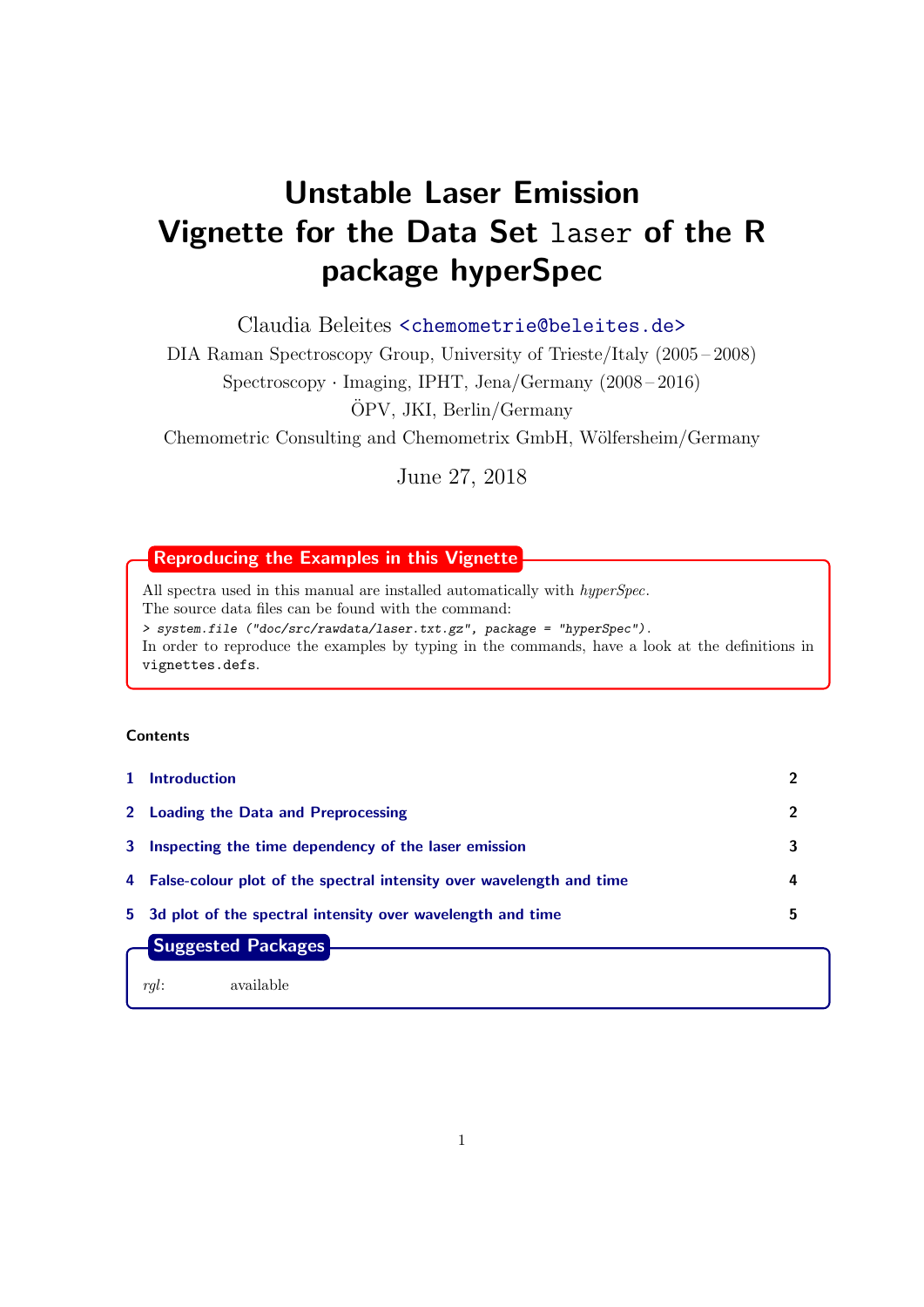## <span id="page-1-0"></span>1 Introduction

This data set consists of a time series of 84 spectra of an unstable laser emission at 405 nm recorded during ca. 1.5 h.

The spectra were recorded during the installation of the 405 nm laser at a Raman spectrometer. There is no Raman scattering involved in this data, but the Raman software recorded the abscissa of the spectra as Raman shift in wavenumbers.

This document shows

- How to convert the wavelength axis (spectral abscissa)
- How to display time series data as intensity over time diagram
- How to display time series data as 3d and false colour image of intensity as function of time and wavelength.

### <span id="page-1-1"></span>2 Loading the Data and Preprocessing

```
> laser <- read.txt.Renishaw ("rawdata/laser.txt.gz", data = "ts")
> plot (laser, "spcprctl5")
```
As the laser emission was recorded with a Raman spectrometer, the wavelength axis initially is the Raman shift in wavenumbers  $(cm<sup>-1</sup>)$ .

As most of the spectra do not show any signal (fig. [1a\)](#page-1-2), so the spectral range can be cut to  $-75$  –  $0 \text{ cm}^{-1}$ . Note that negative numbers in the spectral range specification with the tilde do not exclude the spectral range but rather mean negative values of the wavelength axis. The results are shown in figure [1b.](#page-1-3)

```
> laser <- laser [,,-75~0]
> plot (laser, "spcprctl5")
```
<span id="page-1-2"></span>

<span id="page-1-3"></span>Figure 1 The laser emission spectra.

The wavelength axis was recorded as Raman shift from 405 nm. However, the spectra were taken before calibrating the wavelength axis. The band at  $-50 \text{ cm}^{-1}$  is known to be at 405 nm.

> wl (laser) <- wl (laser) + 50

Furthermore, as the spectra are not Raman shift but emission, the wavelength axis should be converted to proper wavelengths in nm.

The Raman shift is calculated from the wavelength as follows:

$$
\Delta \tilde{\nu} = \frac{1}{\lambda_0} - \frac{1}{\lambda}
$$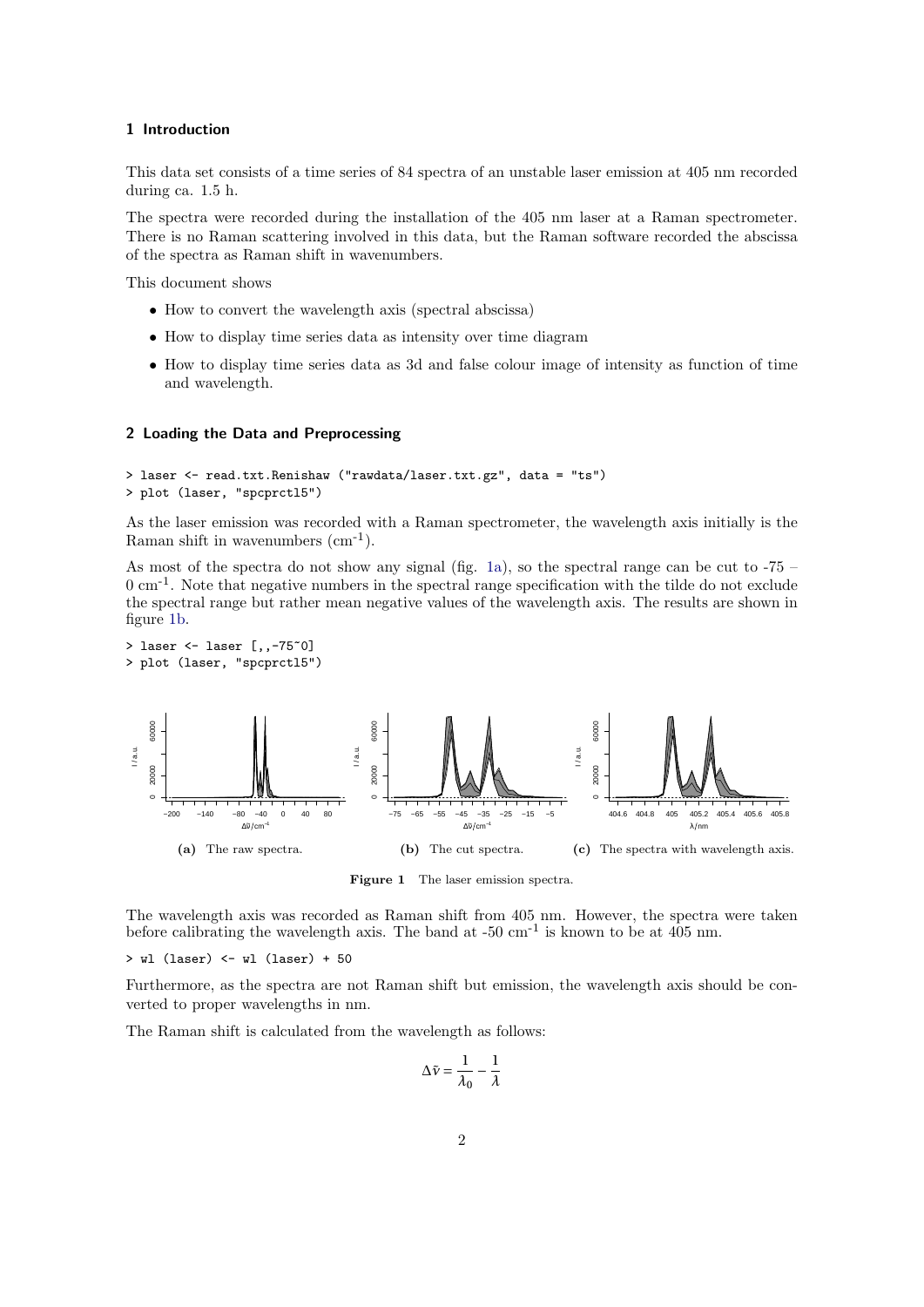with ∆*ν*˜ being the Raman shift, and *λ*<sup>0</sup> the excitation wavelength for a Raman process, here 405 nm.

The wavelengths corresponding to the wavenumbers are thus:

$$
\lambda = \frac{1}{\frac{1}{\lambda_0} - \Delta \tilde{\nu}}
$$

Taking into account that 1 cm =  $10^7$  nm, we arrive at the new wavelength axis:

```
> wl (laser) <- list (
    wl = 1e7 / (1/405e-7 - w1 (laser)),+ label = expression (lambda / nm)
+ )
> plot (laser, "spcprctl5")
```
Note that the new wavelength axis label is immediately assigned as well.

Now, save laser as the laser data set shipped with hyperSpec.

```
> save (laser, file = "laser.rda")
> laser
hyperSpec object
   84 spectra
   3 data columns
   36 data points / spectrum
wavelength: lambda/nm [numeric] 404.58 404.62 ... 405.82
data: (84 rows x 3 columns)
   1. t: t / s [numeric] 0 2 ... 5722
   2. spc: I / a.u. [matrix36] 164.65 179.72 ... 112.09
   3. filename: filename [character] rawdata/laser.txt.gz rawdata/laser.txt.gz ... rawdata/laser.txt.gz
```
#### <span id="page-2-0"></span>3 Inspecting the time dependency of the laser emission

The maxima of the different emission lines encountered during this measurement are at 405.0, 405.1, 405.3, and 405.4 nm (fig. [2a\)](#page-3-1).

Alternatively they can be extracted from the graph using locator which reads out the coordinates of the points the user clicks with the mouse (use middle or right click to end the input):

```
> wls <- locator()$x
> plot (laser, "spcmeansd")
> cols <- c("black", "blue", "red", "darkgreen")
> abline (v = wls, col = cols )
```
plotc can also be used to plot time-series. In that case, the abscissa needs to be specified in parameter use.c. The collection time is stored in column \$t in seconds from start of the measurement, and can be handed over as the column name. The resulting time series are shown in figure [2b](#page-3-2) variable,

```
> plotc (laser [,, wls], spc ~ t, groups = .wavelength, type = "b", cex = 0.3, col = cols)
```
Another option is to condition the plot on *λ*:

 $>$  plotc (laser [,, wls], spc  $\tilde{t}$  | .wavelength, type = "b", cex = 0.3, col = "black")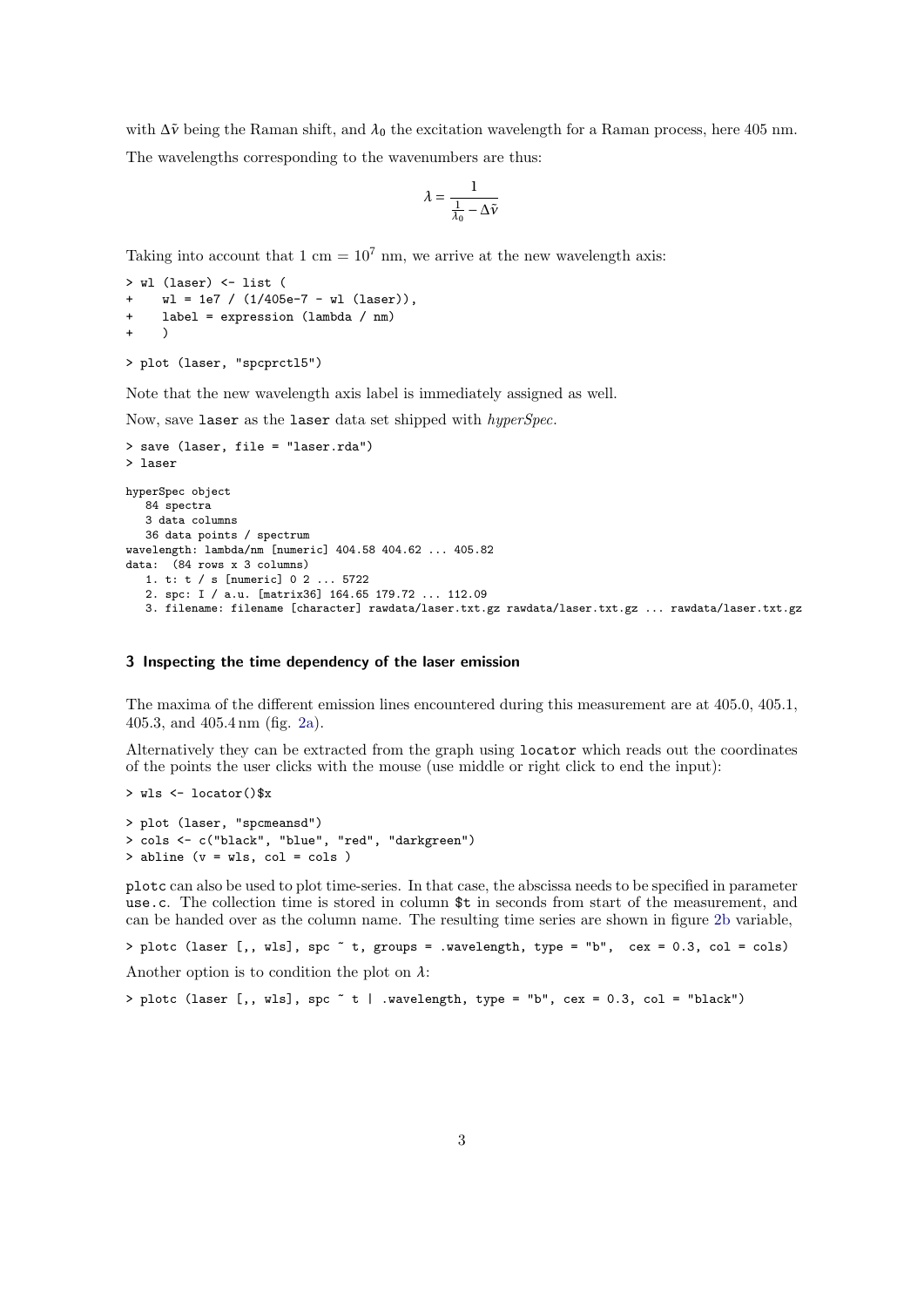<span id="page-3-1"></span>

<span id="page-3-2"></span>Figure 2 The laser emission time series. [2a](#page-3-1) shows the spectral position of the bands. The time series are plotted in corresponding colors in [2b.](#page-3-2)



Figure 3 The time series plots can also be conditioned on \$.wavelength.

## <span id="page-3-0"></span>4 False-colour plot of the spectral intensity over wavelength and time

hyperSpec supplies functions to draw the spectral matrix using *lattice's* levelplot.

> plot (laser, "mat", contour = TRUE, col = "#00000060")

hyperSpec's levelplot method can be used to display the spectra matrix over a data column (instead of the row number): figure [4.](#page-3-3) Note that the hyperSpec object is the second argument to the function (according to the notation in levelplot).

<span id="page-3-3"></span>> levelplot (spc ~ .wavelength \* t, laser, contour = TRUE, col ="#00000080")

<span id="page-3-4"></span>

<span id="page-3-5"></span>Figure 4 The spectra matrix of the laser data set. The ordinate of the plot may be the number of the spectrum accessed by \$.row [\(a\)](#page-3-4) or any other extra data column, here \$t [\(b\).](#page-3-5)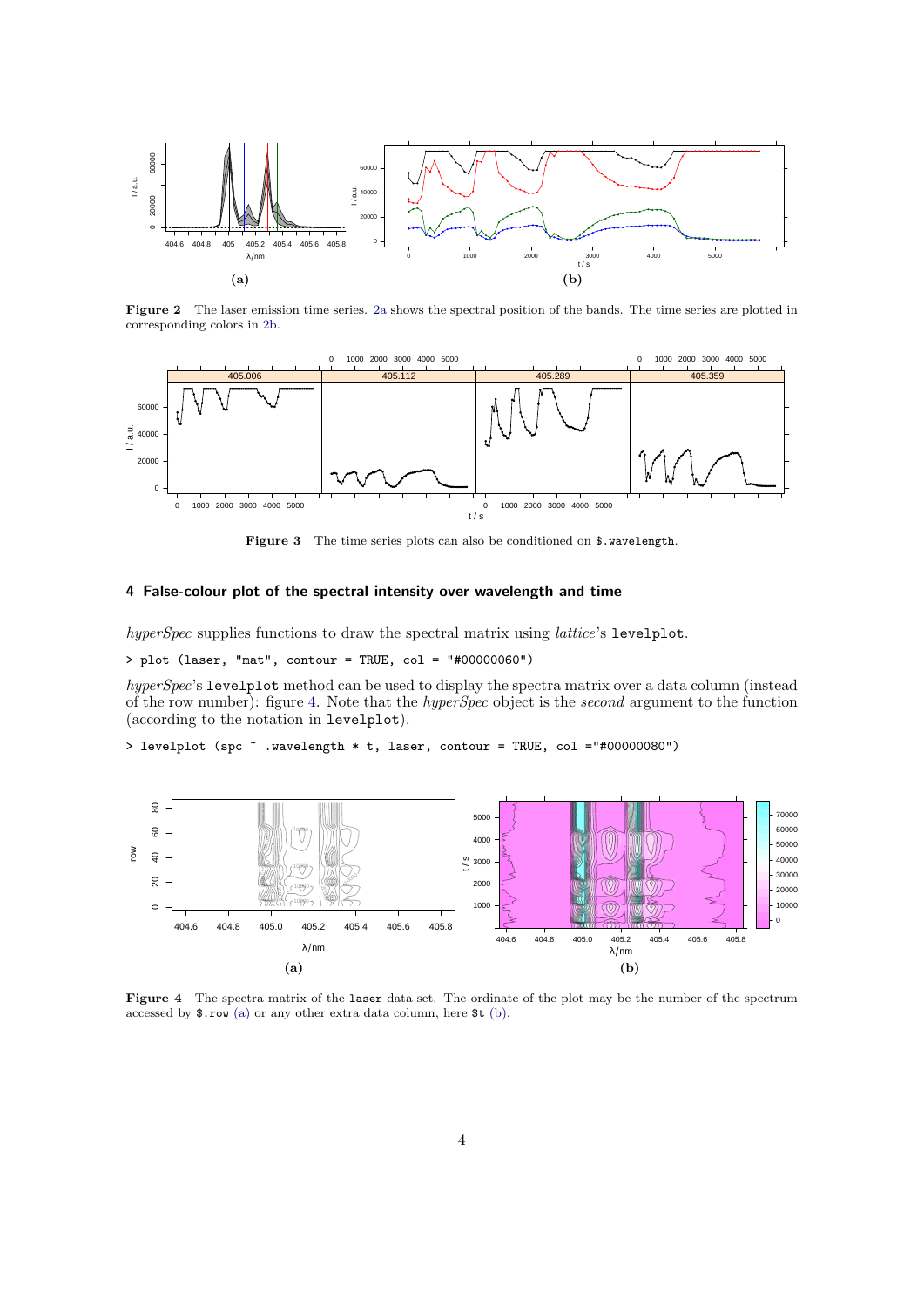<span id="page-4-1"></span>

Figure 5 The 3d plot of the laser data

## <span id="page-4-0"></span>5 3d plot of the spectral intensity over wavelength and time

hyperSpec objects can easily be drawn with  $rgl[?$  ]:

```
> require (rgl)
```
 $rgl's$  persp3d plots a surface in 3d defined by points in x, y, and z. Handing over the appropriate data columns of the *hyperSpec* object is easy (fig. [5\)](#page-4-1):

```
> message ("plot chunk")
> laser <- laser [,,404.8 ~ 405.6] / 10000
> laser$t <- laser$t / 3600
> cols <- rep (matlab.palette (nrow (laser)), nwl (laser))
> surface3d(y = wl(laser), x = laser$t, z = laser$spc, col = cols)
> surface3d(y = wl(laser), x = laser$t, z = laser$spc + .1 * min (laser),
            col = "black", alpha = .2,front = "lines", line_antialias = TRUE)
> aspect3d (c(1, 1, 0.25))
> axes3d (c ('x+-', 'y--', 'z--'))
> axes3d ('y--', nticks = 25, labels= FALSE)
> mtext3d ("t / h", 'x+-', line = 2.5)
> mtext3d ("lambda / nm", 'y--', line = 2.5)
> mtext3d ("I / a.u.", 'z--', line = 2.5)
```
## **References**

#### Session Info

```
R version 3.4.4 (2018-03-15)
Platform: x86_64-pc-linux-gnu (64-bit)
Running under: Ubuntu 16.04.4 LTS
Matrix products: default
BLAS: /usr/lib/openblas-base/libblas.so.3
LAPACK: /usr/lib/libopenblasp-r0.2.18.so
locale:
 [1] LC_CTYPE=de_DE.UTF-8 LC_NUMERIC=C LC_TIME=de_DE.UTF-8
 [4] LC_COLLATE=C LC_MONETARY=de_DE.UTF-8 LC_MESSAGES=de_DE.UTF-8
[7] LC_PAPER=de_DE.UTF-8 LC_NAME=C LC_ADDRESS=C<br>[10] LC_TELEPHONE=C LC_MEASUREMENT=de_DE.UTF-8 LC_IDENTIFIC
                               LC_MEASUREMENT=de_DE.UTF-8 LC_IDENTIFICATION=C
attached base packages:
[1] tools grid stats graphics grDevices utils datasets methods base
```